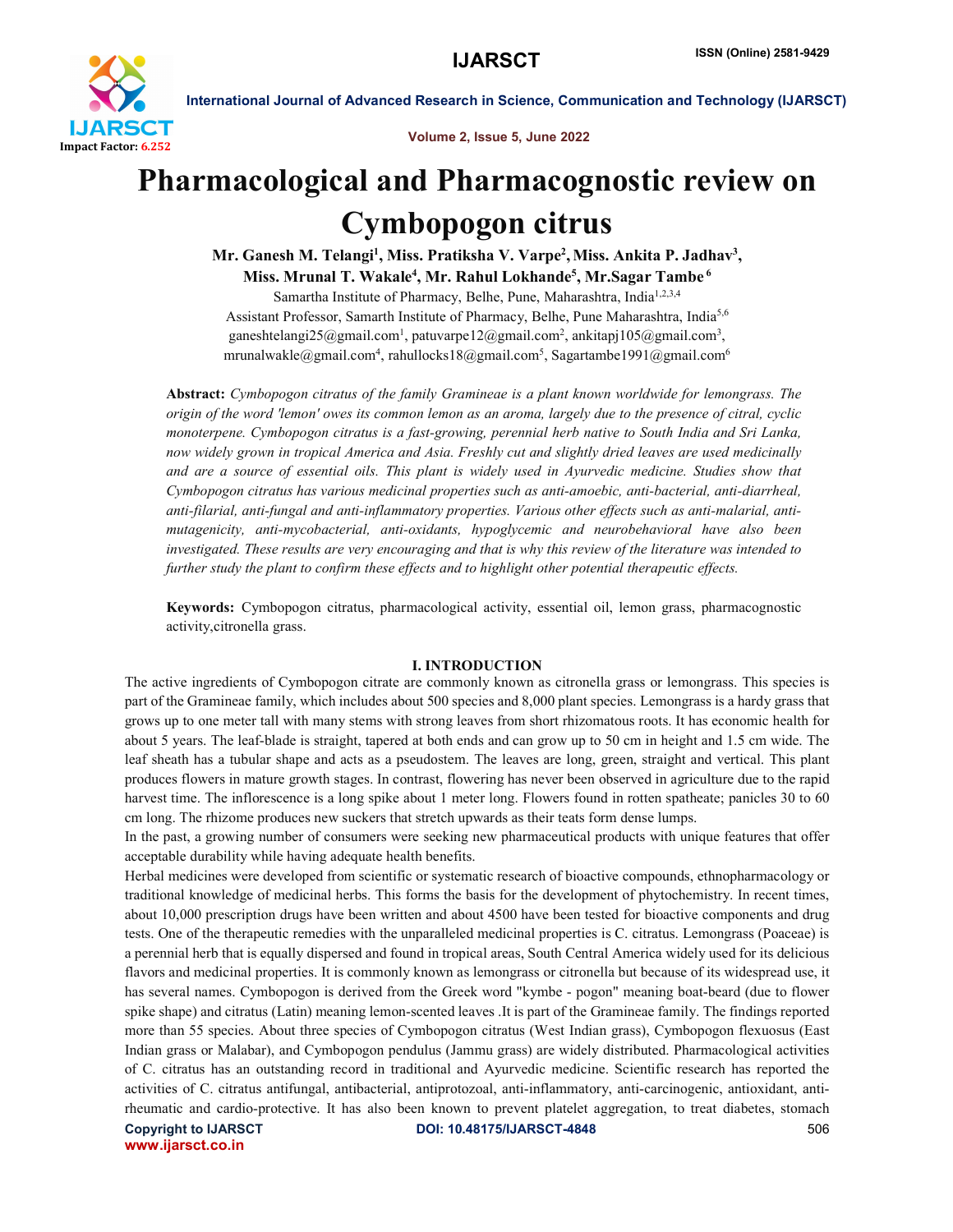

# Volume 2, Issue 5, June 2022

ailments, anxiety or depression, malaria and pneumonia. Industrial, they serve as additives, flavors, pesticides and beverage preservatives, baked goods and snacks. To measure and evaluate the therapeutic potential of C. citratus, common terms, taxonomical classification, and distribution, traditional significance, economic compatibility, toxicological studies and phytochemistry and pharmacological activities will be examined.

| Country       | Name                      |  |  |
|---------------|---------------------------|--|--|
| <b>Brazil</b> | capim-cidrao, capim-santo |  |  |
| Egypt         | lemon grass               |  |  |
| Ethiopia      | Tej-sar                   |  |  |
| French        | Citronelle                |  |  |
| Hindi         | Verveine, sera            |  |  |
| India         | Gandhabene                |  |  |
| <b>USA</b>    | Citronella                |  |  |

| Table 1: Common names for Cymbopogon citratus. |  |  |  |
|------------------------------------------------|--|--|--|
|------------------------------------------------|--|--|--|

# 1.1 Botanical Classification

Cymbopogon citratus is a perennial herb with long, needle-like leaves. The band-like leaves are 1.3-2.5 cm wide, 0.9 cm long with loose tips and a bright blue color with a pleasant orange scent when supported due to the presence of citral and high content of neral and aldehyde geranial. The leaf mass is approximately 18-36 cm with consistent venation and spectacular fall features. They do not produce flowers or panicles (cultivars). The inflorescence is about 30-60 cm with a pair of spike-lets raceches in the inflorescence section. This plant grows into fertile clusters and can grow to about 1.8 m and 1.2 m in height and width, respectively. The dried leaf contains about 1-2% of essential oils that contain bioactive chemicals that vary depending on their habitat, genetic differences and agricultural treatment.

# 1.2 Taxonomy

Kingdom: Plantae, Division: Magnoliophyta, Class: Liliopsida, Order: Poales, Family: Poaceae, Genus: Cymbopogon Spreng, Species: citrates

# 1.3 Traditional Importance

In the continents of Asia, South America, and Africa, the leaves have been used as a tea or decoction. The leaf contains important bioactive elements that regulate the anti-inflammatory, antiseptic, anti-dyspeptic, and anti-fever effect, antispasmodic, analgesic, antipyretic, tranquilizer, anti-hermetic and -diuretic plant properties. They act as deodorants in a number of products such as perfumes, local soaps, candles and other pesticides. It has been used as an antidote for snakes and reptiles in parts of Asia and Africa.

# 1.4 Economic Importance

Essential oils such as citral, genariol, α-oxobisabolene and myrcene isolated from C. citratus is an immature essential ingredient in the soap and bath industries, food, beverage, perfumes, cosmetics, and confectionery industries.

# 1.5 Pharmacological Appraisals of C. citrates

# A. Anti-Bacterial Activity

Essential oils such as α-citral (geranial) and β-citral (neral) are isolated, isolated and analyzed for C-leaf. citratus. These compounds are an active anti-bacterial compound with prominent functions against gram-positive and negativebacterial isolates. In traditional medicine, this plant is used to fight infections caused by viruses such as meningitis, pneumonia, impetigo, cellulitis, folliculitis and food poisoning. They have been reported to be effective against Clostridium botulinum, Campylobacter jejuni, Escherichia coli, Salmonella and Listeria monocytogenes. Myrcene, an essential oil in C. citratus has been reported to show low immunity against bacteria but combining with other essential oils can provide important functions.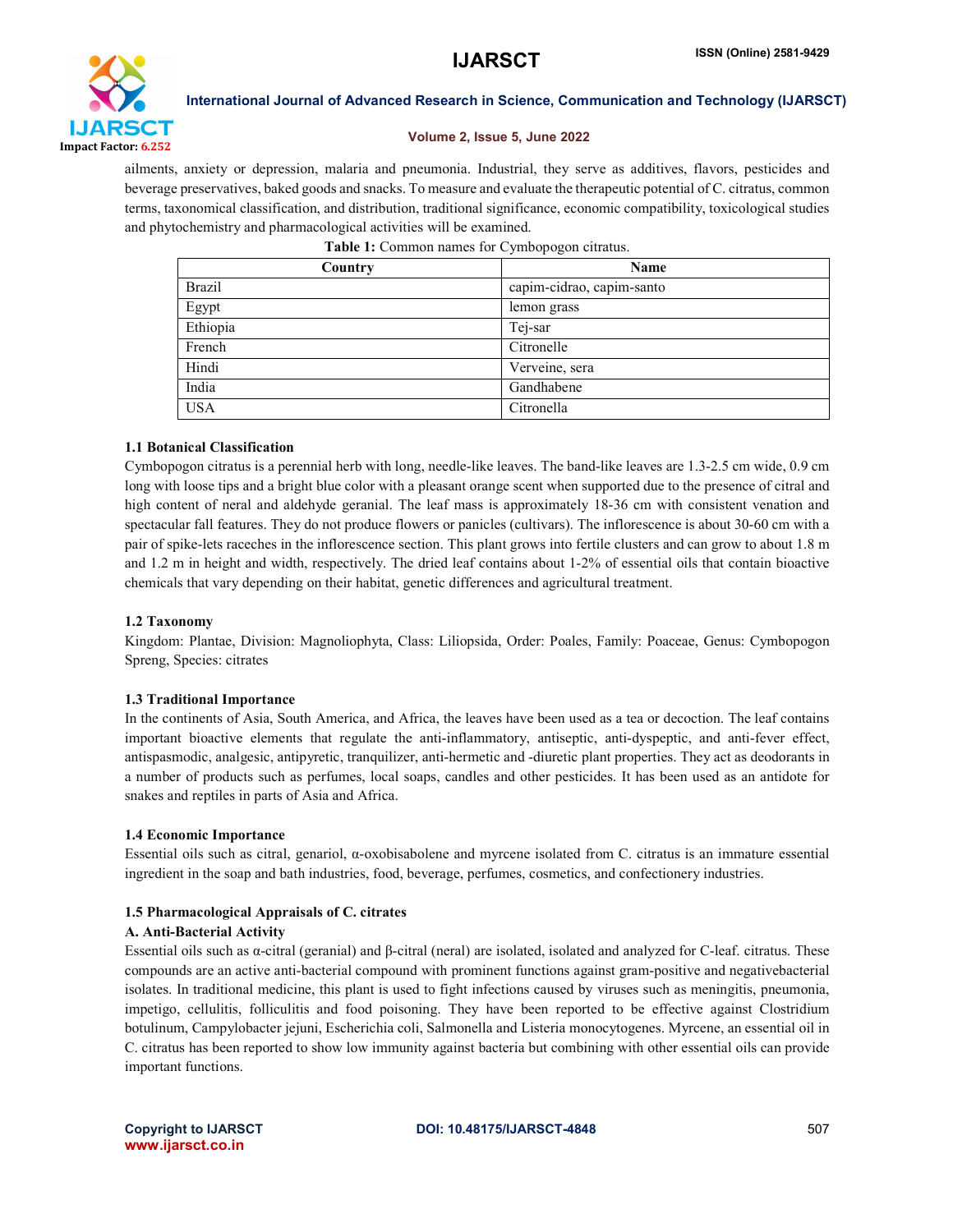

### Volume 2, Issue 5, June 2022

#### B. Anti-Inflammatory Activity

Chronic inflammation is one of the major health challenges worldwide and has been linked to life-threatening diseases, such as cancer. Natural products have been used in traditional medicine to combat inflammation in human tissues. Ethnopharmacological studies of lemon grass have described its use as an anti-inflammatory drug in African and Asian countries. Citral issued in C. citratus greatly inhibits inflammation mediators and acts as a supplement to creams and ointments to treat local inflammation. It has also been reported to suppress tumor necrosis factor (TNF) -α-induced neutrophil adhesion at 0.1% concentration, inhibit inducible nitric oxide synthase (NOS), nitric oxide (NO) production and other lipopolysaccharide (LPS) , binds jointly to receptors thereby blocking the nuclear factor-kappaB (NF-ƙB) pathway, 60-70% COX-2 suppression and peroxisome proliferator-activated receptor alpha (PPAR-α) and inhibits inflammation of the tissues of the mouth and upper (80- 90%). Certain combinations of solids and derivative isolate from C. citratus as citral, epoxyestragole, 6,7-epoxycitral, Luteolin, peritoneal and 6,7-epoxycitronellal, glycoside (O-, C-), 8,9-epoxycarvone , and carvone, have successfully inhibited the release of prostagladins (PGE2) and NO associated with inflammation, anti-inflammatory mediators linking sugar moiety and aglycone and suppressing postoperative cramps and surgical pain by reducing the expression of specific pain mediators. Antinociceptive Function In traditional medicine, lemon grass is very important in reducing pain and anxiety in living organisms. In ancient times, this herb was used as an analgesic or painkiller during surgery and may even help to reduce the body's reaction to acute pain. C fungus activities C. citratus Essential oils from lemon grass have been reported to show significant resistance to pathogenic fungal cells causing disruption in the proper production of mycotoxins during storage of grain and other nutrients. It also shows significant inhibition against fungal infections such as athlete's foot, ringworm, jock itch and yeast infections, antiinflammatory and synergistic effects by inhibiting the growth of filamentous fungi by yeast cell dysfunction.

#### C. Antimalarial Activity

Second metabolites such as citral (3, 7-dimethyl-2, 6-octadienal), myrcene and citronellal are isolated from lemon grass and appear as antimalarial compounds. These isolated compounds reflect the declared activity against Plasmodium species. Dichloromethane extract of C. citratus tested against P. berghei and P. falciparum with specified functions of 2– 10 μg / mL. Ethanolic quotes show pronounced antiplasmodial activities of EC50 against two types of P. falciparum (multidrug resistant (Dd2) and CQ-sensitive (3D7). Functions Lemongrass has been implanted in hypolipidemic and hypoglycemic herbs In traditional and Ayurvedic medicine, used to control blood sugar, lipid and serum levels in serum blood pressure that can prevent obesity and high blood pressure, commonly referred to as tea. , chlorogen ic acids, phenolic acids, swertiajaponin and isoorientin. , β-carotene and 1,1-diphenyl-2-picryl-hydrazyl (DPPH) test.It also helps to suppress oxidative stress in Winstar mice under investigation conditions of diabetes

# II. CONCLUSION

This review has emphasized on the C. Citratus parts and pharmacological activities and pharmacognostic activity associated with them. These properties and chemicals in lemon grass make it a very important medicinal plant for curing and prevention of various ailments.Medicinal herbs have tremendously and uncharacteristically improve the quality of primary health care system in the provision of herbal drugs with no health effects or reactions. Also, their applications have been reported in pharmaceutical, cosmetics, soap and detergent industries. In folk medicine, it has been used as antibacterial, antifungal, anti-inflammatory, anticancer, analgesic, antiseptic and antinociceptive and antioxidant agents. Recently, interests in medicinal plants have been centered on investigation of the pharmacology and phytochemical screening of secondary metabolites to explore their therapeutic potency and boost the production of novel herbal drugs. Essential oils and other bioactive compounds have been isolated, characterised and analysed in C. citratus for their pharmacological activities. Also, their applications have been reported in food, pharmaceutical, cosmetics, beverages, soap and detergent industries. In attempt to improve the phytochemical and pharmacological studies of C. citratus, important factors such as mode of propagation, extraction procedures, harvesting time should be monitored and addressed. These will enhance the physicochemical composition and biological activities of the C. citratus extracts and therefore, boost its economic value.

www.ijarsct.co.in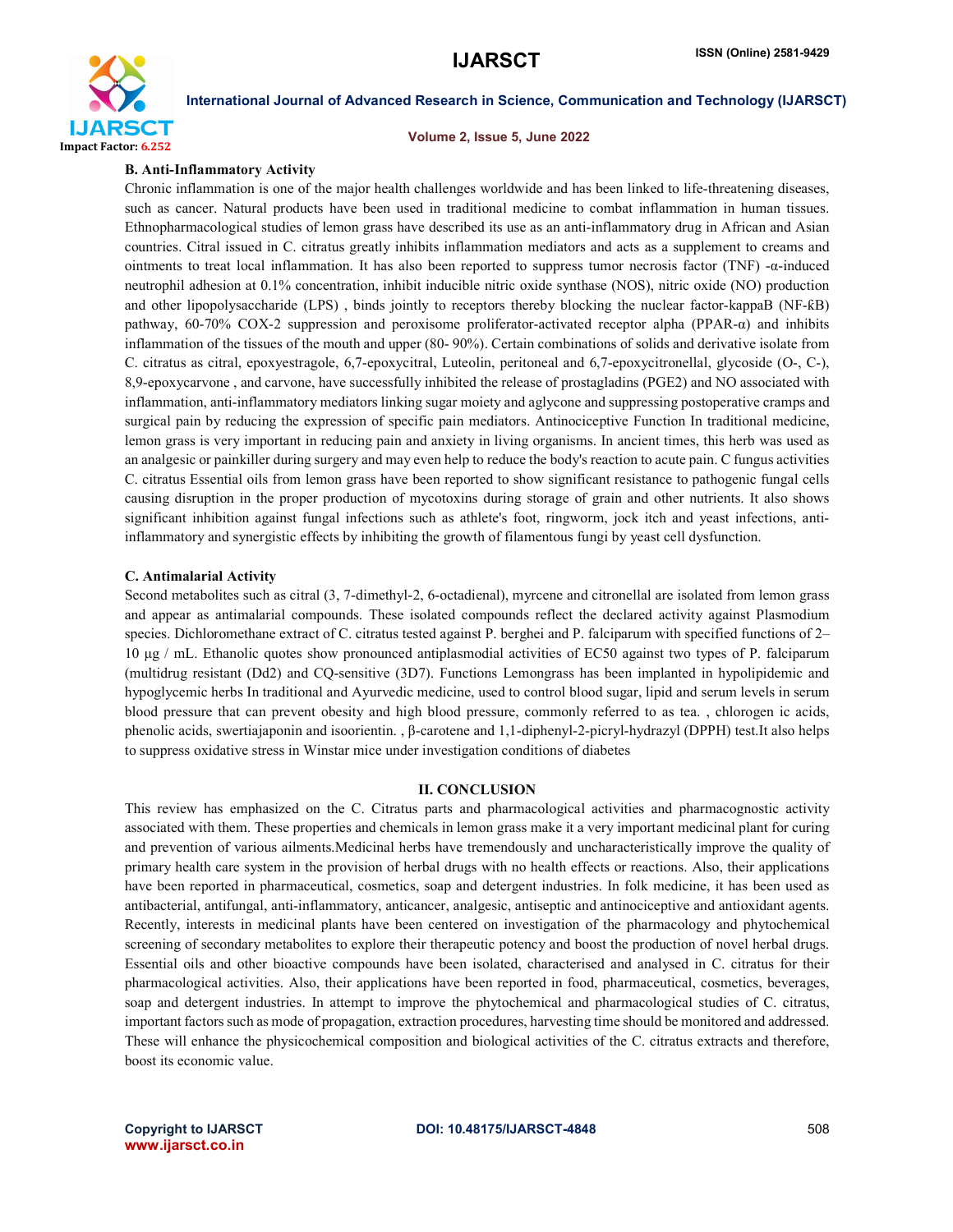

### Volume 2, Issue 5, June 2022

### REFERANCES

- [1]. Oluwole Oladeji, Odelade Kehinde Abraham, et.al, Phytochemistry and Pharmacology of Cymbopogon citratus: A review
- [2]. O.S. Oladeji, F.E . Adelowo and D.T. Ayodele et al. / Scientific African 6 (2019) e0 0137,pp-1-11.
- [3]. Karkala Manvitha, Bhushan Bidya.et.al Review on pharmacological activity of Cymbopogon citratus International Journal of Herbal Medicine 2014; 1 (6): 5-7
- [4]. Barbosa LCA, Pereira UA, Martinazzo AP, Maltha CRA, Teixeira RR, Melo EC. Evaluation of the Chemical Composition of Brazilian Commercial Cymbopogon citratus (D.C.) Staff Samples. Molecules 2008; 13:1864- 1874.
- [5]. Carianne de Boer. Organic lemongrass, a guide for small holders. EPOPA (Export Promotion of Organic Products from Africa) 2005:1-27.
- [6]. Tajidin NE, Ahmad SH, Rosenani AB, Azimah H, Munirah M. Chemical composition and citral content in lemongrass (Cymbopogon citratus) essential oil at three maturity stages. African Journal of Biotechnology 2012; 11(11):2685-2693. 6. Lemongrass. Available from Available from: http://nhb.gov.in/Horticulture%20Crops%5CLemongrass%5CLe mongrass1.htm. 17 Feb, 2014
- [7]. Mirghani MES, Liyana Y, Parveen J. Bioactivity analysis of lemongrass (Cymbopogon citratus) essential oil. International Food Research Journal 2012; 19(2):569-575
- [8]. Ojo OO, Kabutu FR, Bello M. Babayo Inhibition of paracetamol-induced oxidative stress in rats by extracts of lemongrass (Cymbropogon citratus) and green tea (Camellia sinensis) in rats. African Journal of Biotechnology 2006; 5(12):1227-1232.
- [9]. Lemongrass. Available from: www. dehydrate2store.com, 2013.
- [10]. Rocha RP, Evandro DCM, Demuner AJ, Radunz LL, Corbin JJB. Influence of drying air velocity on the chemical composition of essential oil from lemon grass. African Journal of Food Science and Technology 2011; 2(6):132-139.
- [11]. Shah G, Shri R, Panchal V, Sharma N, Singh B, Mann AS. Scientific basis for the therapeutic use of Cymbopogon citratus, staff (Lemongrass). Journal of advanced pharmaceutical technology and research 2011;  $2(1):3-8.$
- [12]. Tchoumbougnang F, Zollo PH, Dagne E, Mekonnen Y. In vivo antimalarial activity of essential oils from Cymbopogon citratus and Ocimum gratissimum on mice infected with Plasmodium berghei. Planta Medica 2005; 71(1):20-3.
- [13]. Viana GSB, Vale TG, Pinho RSN, Matos FJA. Antinociceptive effect of the essential oil from Cymbopogon citratus in mice. Journal of Ethnopharmacol 2000; 70(3):323-327.
- [14]. Arhoghro EM, Kpomah DE, Uwakwe AA. Curative Potential of Aqueous Extract of Lemon Grass (Cymbopogon citratus) on Cisplatin Induced Hepatotoxicity in Albino Wistar Rats. J Phys Pharm Adv 2012; 2(2):282-294.
- [15]. S.O. Oladeji, K.A. Odelade, J.K. Oloke, Phytochemical screening and antimicrobial investigation of Moringa oleifera leaf extracts, Afr. J. Sci. Tech. Innov. Dev. doi:10.1080/20421338.2019.1589082.
- [16]. F. Bensabah, A. Lamiri, J. Naja, Effect of purified wastewater from the city of SETTAT (Morocco) on the quality of Lippia citriodora essential oil and infusion, J. Saudi Soc. Agric. Sci. 14 (2015) 1–108. O.S. Oladeji, F.E. Adelowo and D.T. Ayodele et al. / Scientific African 6 (2019) e00137 9
- [17]. A. Figueirinha, M. Cruz, V. Francisco, M. Lopes, M. Batista, Anti-inflammatory activity of Cymbopogon citratus leaf infusion in lipopolysaccharide-stimulated dendritic cells: contribution of the polyphenols, J. Med. Food. 13 (3) (2010) 681–690.
- [18]. O.M. Bello, S.M. Jagaba, O.E. Bello, A.B. Ogbesejana, O.A. Dada, C.O. Adetunji, S.M. Abubakar, Phytochemistry, pharmacology and perceived health uses of non-cultivated vegetable Cyphostemma adenocaule (Steud. ex A. Rich.) Desc. ex wild and R.B. Drumm: a review, Sci. Afr. 2 (2019).
- [19]. O.A. Lawal, A.L. Ogundajo, N.O. Avoseh, I.A. Ogunwande, Cymbopogon citratus, Med. Spices Veget. Afr. (2017) 397–423.
- [20]. B. Balakrishnan, S. Paramasivam, A. Arulkumar, Evaluation of the lemongrass plant (Cymbopogon citratus)

www.ijarsct.co.in